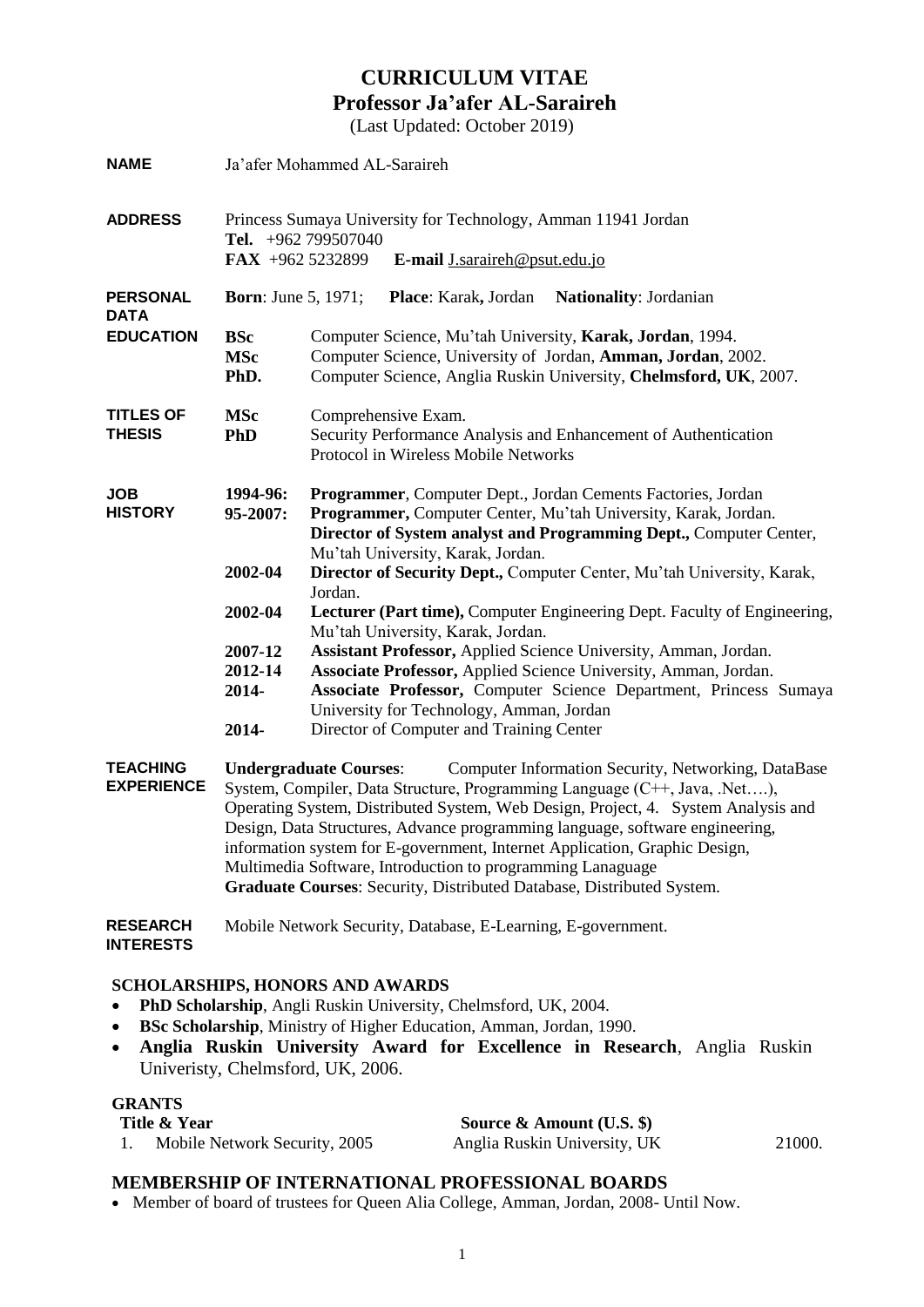Member of E-Gov Committee, The University of Jordan, AlFaisal International Academy, Amman, Jordan, 2008- Until Now

# **MEMBERSHIP OF SCIENTIFIC AND PROFESSIONAL SOCIETIES**

- Member of the scientific societies: Jordan Informatics Society.
- Member of the Association of information system..

## **MEMBERSHIP OF UNIVERSITY COMMITTES**

 Member of Scientific Research Committee 2007; Departmental Curriculam Committee, 2007, 2008, 2009, 2010, 2011; etc. Departmental Social Committee, 2007-2011, Departmental Accrediation Committee, 2007-2011.

## **SEMINAR PRESENTATIONS**

 Presented seminars on Mobile Network Security, E-gov in following institutions: Mu'tahUniversity, Al-Albait University, University of Jordan; University of Liverpool, U.K, Jarash Private University, Jarash, Jordan.

## **OTHER ACTIVITES**

- Acted as a referee for the following journals:
	- 1. Oxford Journals: The Computer Journal.
	- 2. European scientific journal ETT, Elsevier..
	- 3. EURASIP Journal on Wireless Communications and Networking.
	- 4. Computer Security.
	- 5. Neural Computing and Applications Journal- Springer.
	- 6. Journal of Network and Systems Management- Springer.
	- 7. Kuwait Journal of Science and Engineering.
- MSc Research Students Advisor.
- MSc student external examiner
- External Examiner at University of Jordan- Master Thesis "Lower-face Verification Using Adaptive Correlation Filter", By Rabab Kamel Abu Hurra. Supervisor Dr. Azzam Sleit, November, 2009
- External Examiner at University of Jordan- Master Thesis "Avoiding Congested Nodes in Multicast Routing Protocols", By Najwa Ahmed AL-Mawajdeh. Supervisor Dr. Wessam AL-Mobideen, December, 2009
- External Examiner at University of Jordan- Master Thesis "Improving the Roubustness of Image Watermarking against attack", By Afaf Omar Tareef. Supervisor Dr. Azzam Sleit, May, 2010.
- External Examiner at University of Jordan- Master Thesis "Evaluation of SPDA Routing Protocol over MANET", By Dimah Al-Khateeb. Supervisor Dr. Wesam Almobaideen, May, 2010.
- External Examiner at University of Jordan- Master Thesis "Retrieval Of Paper-Watermarks In Manuscripts Using Back-Lighting And Digital Image Processing", By Jamal Nassar Omar Said. Supervisor Dr. Hazem Hiary, April 2011.
- External Examiner at University of Jordan- Master Thesis "Energy-aware Partially Joint Routing Protocol For Wireless Sensors Networks", By Khawla Naji Al-Shonikat. Supervisor Dr. Wesam Almobaideen, December, 2012.
- Internal Examinar at Princess Sumaya University for Technology- Master Thesis "Digital Forensics: Dissecting Malicious PDFs", By Suleiman Jamal Khitan. Supervisor Prof. Jalal Atoum, May 2015
- External Examiner at Mutah University- Master Thesis "", By. Supervisor Dr Mohammad kasassbeh, September 2015.
- External Examiner at University of Jordan- Master Thesis "Studying Reliability and Congestion Control for Transport Protocols over Wireless Sensor Networks", By Intefadah Emad Sami Sa'adeh. Supervisor Dr. Wesam Almobaideen, December, 2015.
- External Examiner at AL-Balqa' Applied University Master Thesis "Heuristic Approach for Enhancing the Digital Images Quality", By Mo'taz Mohammed Al Freijat. Supervisor Dr. Mohammad Al-Hjouj, December, 2015.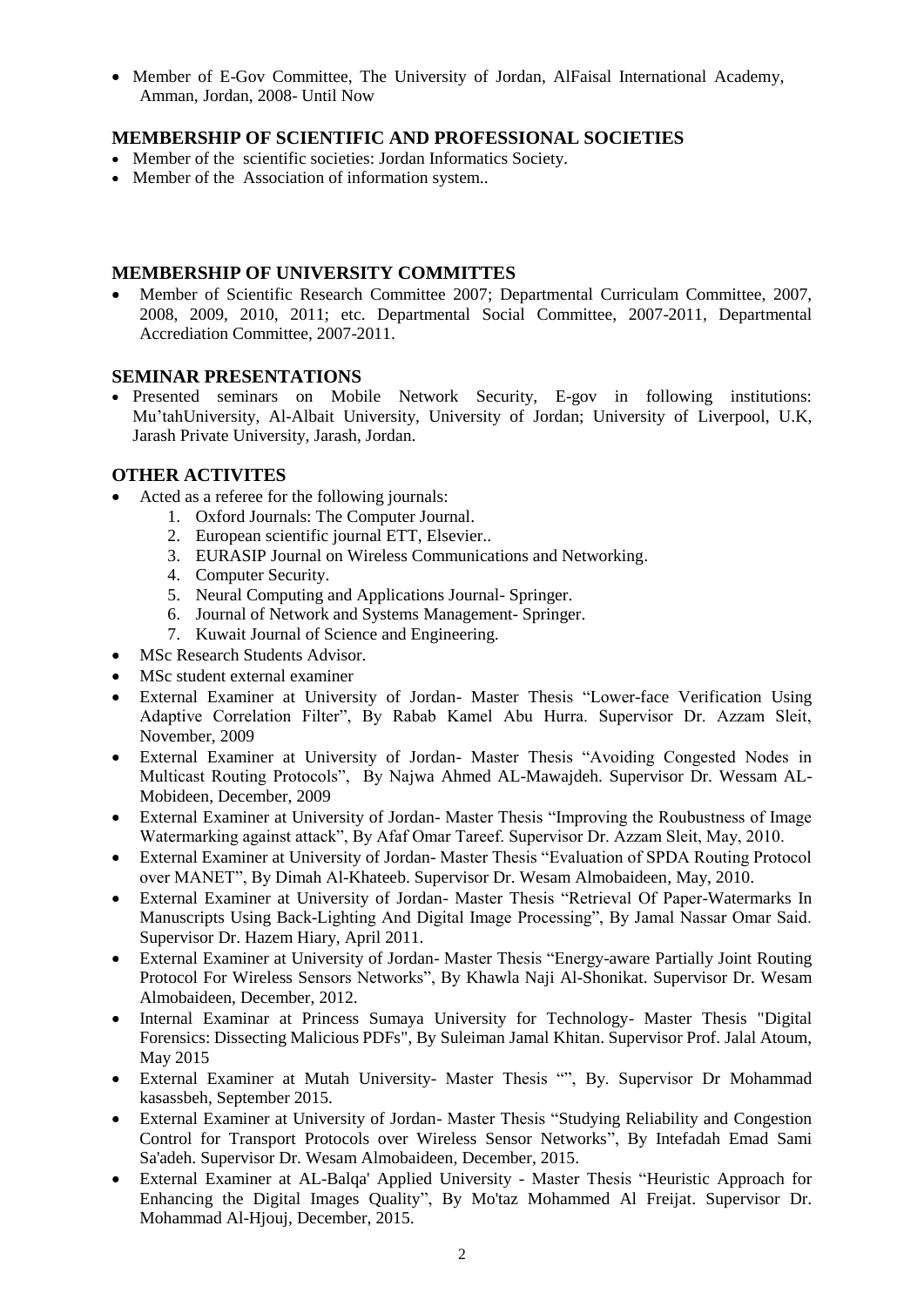- External Examiner at AL-Balqa' Applied University- Mater Thesie "Modeling Nerve Signals for Forearm Human Muscles", By Ibrahim Yahya Al-Mherat. Supervisor Dr. Osama Al Dorgham, May, 2016.
- External Examiner at AL-Balqa' Applied University- Mater Thesie "Scalability of the DVFS Power Management Technique Applied on 3-Tier Data Center Architecture in Cloud Computing", By Saleh Saadeh. Supervisor Dr. Suleman Bani Ahmed, July, 2016.
- Internal Examinar at Princess Sumaya University for Technology- Mater Thesis "Trust Propogation for Data Aggregation over Wireless Sensor Netork", By Muath Saleh Al Saaydeh, Dupervisor Dr. Sufyan Almajali, July, 2016
- External Examiner at University of Jordan- PhD Thesis "An Authentication Technique of Mobile Objects for the Internet of Things", By Maha Saadeh. Supervisor Dr. Azzam Sleit, December, 2017.
- External Examiner at University of Jordan- Master Thesis "Icicle Space-Filling Visualization Technique of Software Structure on Smart Devices small Displays", By Ahmad Mohammed Al-Tarawneh. Supervisor Abdel Latif abu Dalhom, December, 2017.

# **PROFESSIONAL AND SCIENTIFIC MEETINGS (CONFERENCES, CONVENTIONS, SYMPOSIA AND TRAINING COURSES)**

- International Conference on Global e-Security 2007 (ICGeS07), 3rd International Conference on Global E-ecurity, 2007 London, UK
- The 17<sup>th</sup> IASTED International Conference on Modeling and Simulation (MS-2006), 2006 Montreal, Canada.
- World Wireless Congress (WWC'2006), May 2006, San Francisco, USA.
- Wireless Euro-Mediterranean International Conference (WEMIC 2006), March 2006, Jordan
- 7<sup>th</sup> Annual Postgraduate Symposium on the Convergence of Telecommunications, Networking and Broadcasting PGNet 2006), ISBN 1-9025-6013-9, Page(s): 88-93. June 2006 -Liverpool, UK.
- 1<sup>st</sup> Conference on Advances in Computer Security and Forensics (ACSF), July 2006 -Liverpool, UK.
- IADAT TCN'2006, International conference on Telecommunications and Computer Networks, September 2006, University of Portsmouth, Portsmouth, UK.
- IEEE Vehicular Technology Conference (VTC 2006), September 2006, Montreal, Canada.
- 15<sup>th</sup> IST Mobile & Wireless Communications Summit, Myconos, Greece, June 2006
- The International Conference on Technology, Ccommunication and Education (i-TCE 2008), i-TCE 2008, Gulf University for Science and Technology, Kuwait.

# **PUBLICATIONS**

- 1. **AL-Saraireh, J.** (2019). A Novel Approach for Query over Encrypted Data in Database. *International Journal of Information and Computer Security,* 11(6), pp. 621-635
- 2. Saraireh, S., **AL-Saraireh, J.** and Al-Sbou, Y. (2018). A Hybrid Text Image Security TechniqueI. *Journal of Theoretical and Applied Information Technology(JATIT)*, 96(9), pp. 2414--2422
- 3. Saraireh, S., **AL-Saraireh, J.** and Saraireh, M. (2018). Integration of Hash –Crypto= Steganography for Efficient Security Technique. *Internation Journal of Circuits, Sustems and Signal Processing,* 12(1), pp. 274-278
- 4. Al-Fayoumi, M., Haj Hamad, R., and **AL-Saraireh J**. (2018). SSOAM: Automated Security Testing Framework for SOA Middleware in Banking Domain. *Journal of Computer Science.* 14 (7): 957.968.
- 5. **AL-Saraireh, J.** (2017). An Efficient Approach for Query Processing Over Encrypted Database. *Journal of Computer Science,* 13(10), pp. 12-19
- 6. **AL-Saraireh, J.** (2017). Reducing Authentication Signaling Traffic for LTE Mobile Networks. *International Journal of Applied Engineering Research,* 12(19), pp. 12-19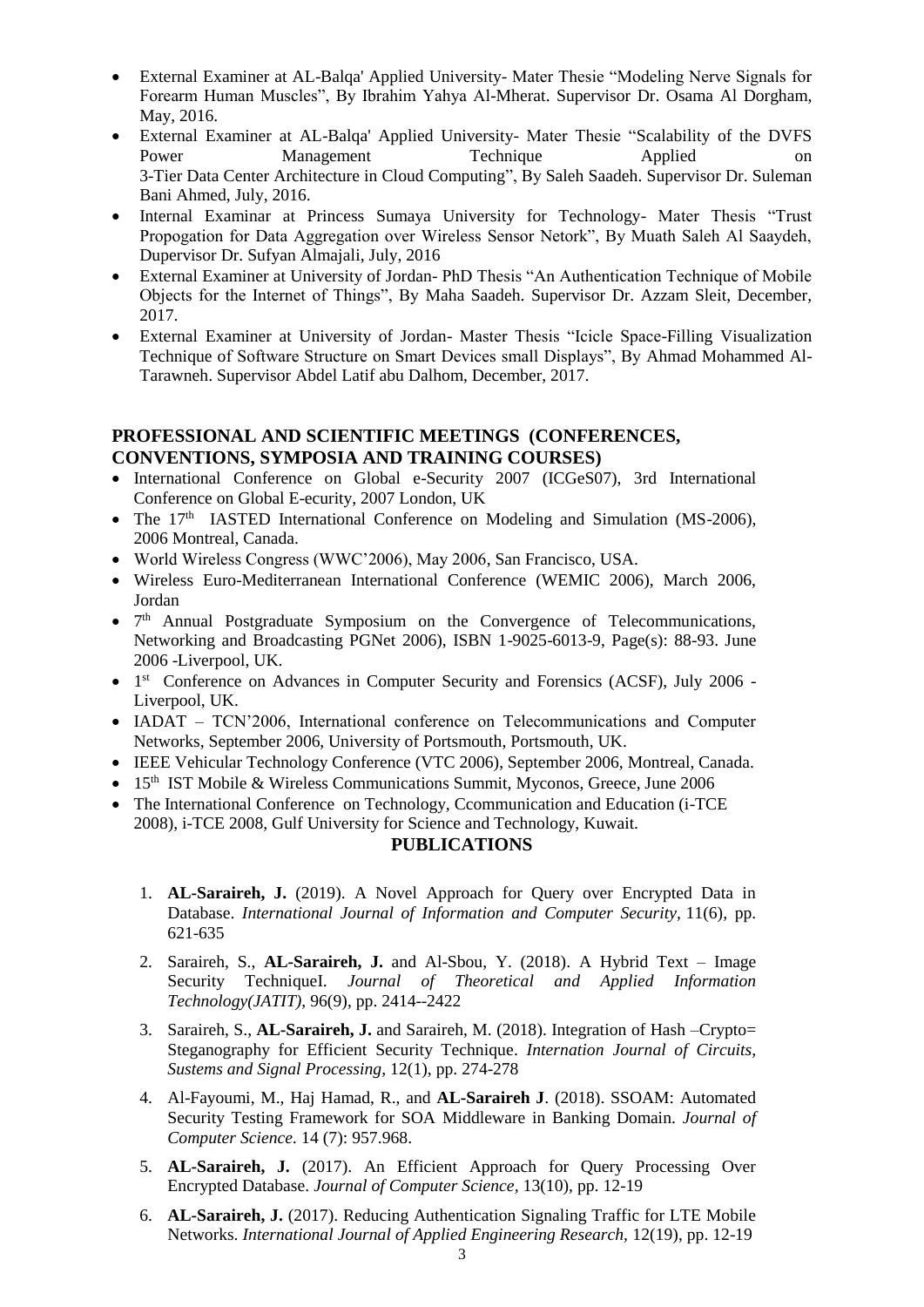- 7. Sattar, A., Al-Fayoumi. M., Al-Fayoumi, M and **AL-Saraireh, J.** (2017). An Efficient E-Coin Scheme Under Elliptic Curve Cryptography Passive DNS Analysis Using Bro-IDS, *The International Conference on New Trends in Computing Sciences (ICTCS),* pp.185-190
- 8. Hadi, A., **AL-Saraireh, J**., Dakhgan, A. and Rababh, D. (2017). Passive DNS Analysis Using Bro-IDS, *The International Conference on New Trends in Computing Sciences (ICTCS),* pp.121-126
- 9. **AL-Saraireh, J.** (2017). HVM: A Method for Improving the Performance of Executing SQL-Query Over Encrypted Database. *Journal of Theoretical and Applied Information Technology(JATIT)*, 95(14), pp. 3394-3402
- 10. **AL-Saraireh, J.**, Saraireh, S. and Saraireh, M. (2015). A Novel Adaptive Contention Window and Distributed Inter Frame Space for IEEE 802.11. *International Review on Computers and Software (I.RE.CO.S.)*, 10(3), pp. 12-18
- 11. **AL-Saraireh, J**., Saraireh, M., Saraireh, S. and Bani Younis M. (2014). Adaptive Distributed Inter Frame Space for IEEE 802.11 MAC Protocol. *Communications and Network***,** 6(3), pp. 165-174
- 12. **AL-Saraireh, J.** (2014). Information Retrieval to Improve Search Results. *The 23rd International Business Information Management Association (IBIMA) Conference,*  Valencia, Malaysia 13-14 May 2014.
- 13. **AL-Saraireh, J.** and AL Nabhan, M. (2014). Factors analysis for E-Services Adoption in Jordan: A Technology Acceptance Study. *Modern Applied Science*. 8(3), pp. 192-201.
- 14. Saraireh, M., **AL-Saraireh, J.** and Saraireh, S. (2014). A Novel Adaptive Contention Window Scheme for IEEE 802.11 MAC Protocol. *Journal Trends in Applied Sciences Research*. 9(6), pp. 275-289
- 15. AL Nabhan, M., Matter N., Hussain, A. and **AL-Saraireh, J.** (2014). Location-Aware Mobile Learning Model: A Case for Positioning Performance Measurements. *Computer and Information Science*. 7(2), pp. 28-35
- 16. Saraireh S., Al-Sbou Y, **Al-Saraireh J**., and Alsmadi O. (2014). Image Encryption Scheme Based on Filter Bank and Lifting. *International Journal Communications, Network and System Sciences*, Vol. 7, No. 1, pp. 43-53.
- 17. **AL-Saraireh, J**. (2013). Studying the Factors that Affecting the Adoption and Acceptance of E-commerce in Jordan. *The 20th International Business Information Management Association (IBIMA) Conference,* Kuala Lumpur, Malaysia 25-26 March 2013, pp.323–331.
- 18. AL Nabhan, M., Haboush, A., **AL-Saraireh, J**. and Matter, N. (2013). A Preliminary Evaluation Study for M-learning Services and Implications for Future Design. *World of Computer Science and Information Technology Journal (WCST),* Vol.3, No.11, pp. 185-189.
- 19. **AL-Saraireh, J.**, Saraireh, M., Saraireh, S. and Al Nbhan, M. (2011). Formal Analysis of A Novel Mutual Authentication and Key Agreement Protocol. *Journal of Computer Science and Technology (JCS&T)*. Vol. 11, No. 2, pp.86-92.
- 20. **AL-Saraireh, J**. and Al-Bdour, H. (2011). Enhancement of Authentication Mechanisms for Roaming Users in Mobile Networks. *World Applied Science Journal*.Vol.13, No. 5, pp.1165- 1177.
- 21. Fayoumi, M. and **AL-Saraireh, J.** (2011). An Enhancement of Authentication Protocol and Key Agreement (AKA) For 3G Mobile Networks. *International Journal of Security (IJS)*. Vol.5, No. 1, pp.35-51.
- 22. **AL-Saraireh, J.** (2011). Security Performance Analysis and Enhancement of Authentication Protocol in Wireless Mobile Networks. *Journal of American Science*. Vol. 7, No. 5, pp.599- 610.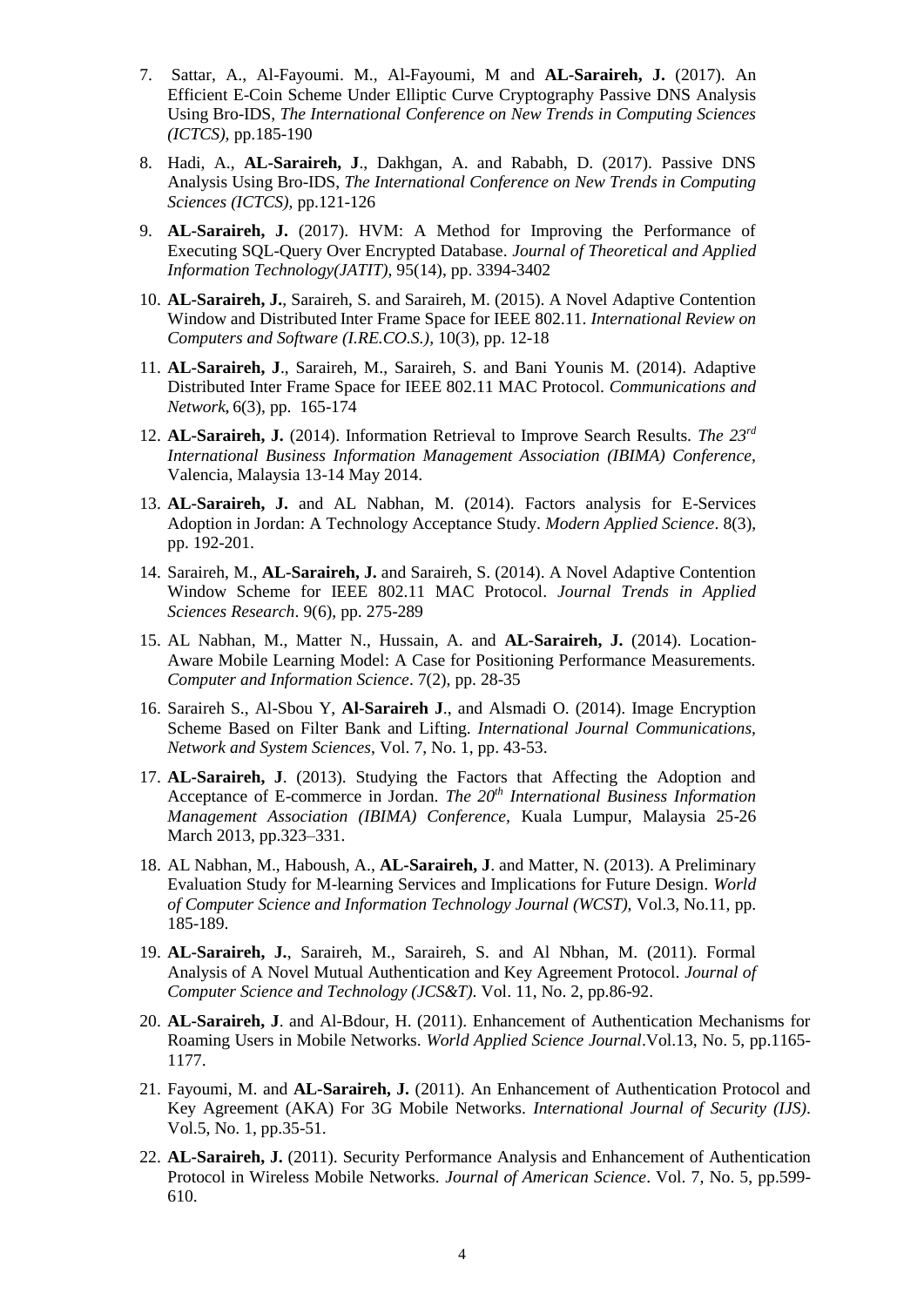- 23. **AL-Saraireh, J.** (2011). Efficient and Secure Authentication and Key Agreement Protocol. *International Journal of UbiComp (IJU)*. Vol. 2, No. 2, pp.1- 15.
- 24. Al-Hawari, M., Al-Obisat, F., **AL-Saraireh, J**. and Mousa, S. (2008). Toward the Factors of E-learning Adoption in High Schools: Jordan Case Study. In: *The International Conference on Technology, Communication and Education*, *Gulf University for Science and technology, Kuwait 7-9 April 2008*, pp.105–109.
- 25. AL Nabhan, M., Yousef, S. and **Al-Saraireh, J.** (2006), "Effects of RED and TCP Protocol on the QoS of Multimedia Transmissions Over Wireless Networks", *Information Technology Journal 5(4)*. 689-697, 2006 ISSN 1812-5638
- 26. **Al-Saraireh, J.**, and Yousef, S. (2006), "Analyses Authentication and Key Agreement (AKA) Protocol for UMTS Mobile Networks," *IEEE conference, [MCWC 2006 -](http://hoj-mcwc.org/2006) Mobile [Computing and Wireless Communications International Conference](http://hoj-mcwc.org/2006)*, 17-20 September 2006, [Amman, Jordan](http://hoj-mcwc.org/2006)
- 27. AL Nabhan, M., Yousef, S. and **Al-Saraireh, J.** (2006)," Real Time Multimedia Support in UMTS Networks Using H.323 Protocol and an Efficient Adaptation Filter", *Fifth IASTED International Conference on Communication Systems and Networks, CSN* 2006, Palma de Mallorca, Spain August 2006
- 28. AL Nabhan, M., Yousef, S. and **Al-Saraireh, J.** (2006), "H.510 Protocol and HMAL Filter to Support H.323 Multimedia Services in UMTS Networks", *7 th Annual Postgraduate Symposium on the Convergence of Telecommunications, Networking and Broadcasting (PGNet 2006)*, Page(s): 147-151. June 2006 -Liverpool, UK
- 29. AL Nabhan, M., Yousef, S. and **Al-Saraireh, J.** (2006), "Handoff Management in H.323 Mobile Environment",*15th IST Mobile & Wireless Communications Summit*, Myconos, Greece, June 2006
- 30. AL Nabhan, M., Yousef, S. and **Al-Saraireh, J.** (2006), "Mobility Handoff Management during Active Session Using H.323 protocol", *IEEE Vehicular Technology Conference (VTC 2006)*, September 2006, Montreal, Canada.
- 31. **Al-Saraireh, J.**, and Yousef, S. (2006), "Reduce the Network Traffic and Signalling Message for Authentication Process in Mobile Networks", *IADAT – TCN'2006, International conference on Telecommunications and Computer Networks*, September 2006, University of Portsmouth, Portsmouth, UK.
- 32. **Al-Saraireh, J.**, and Yousef, S. (2006), "Investigate the Performance of Signalling Traffic and Load Transaction between Mobile Entities", 1<sup>st</sup> Conference on Advances in Computer *Security and Forensics (ACSF)*, July 2006 -Liverpool, UK.
- 33. **Al-Saraireh, J.**, and Yousef, S. (2006), "Classification of Security Authentication for Roaming User in Mobile Networks", *7 th Annual Postgraduate Symposium on the Convergence of Telecommunications, Networking and Broadcasting (PGNet 2006)*, ISBN 1- 9025-6013-9, Page(s): 88-93. June 2006 -Liverpool, UK.
- 34. **Al-Saraireh, J**., Yousef, S. and AL Nabhan, M. (2006), "Analysis and Enhancement Authentication Algorithm in UMTS Networks", *Wireless Euro-Mediterranean International Conference (WEMIC 2006)*, March 2006, Jordan.
- 35. **Al-Saraireh, J**., and Yousef, S. (2006), "Analysis and Enhancement Authentication Protocol for UMTS Mobile Networks Based on Public Key", *World Wireless Congress (WWC'2006)*, May 2006, San Francisco, USA.
- 36. **Al-Saraireh, J**., and Yousef, S. (2006), "A new Authentication Protocol for GSM and UMTS Networks", *The 17th IASTED International Conference on Modeling and Simulation (MS-2006)*, 2006 Montreal, Canada.
- 37. **Al-Saraireh, J.**, and Yousef, S. (2007), "Reducing Authentication Transmission Overhead Between Entities in Mobile Networks", *International Conference on Global e-Security 2007 (ICGeS07), 3rd International Conference on Global E-Security*, 2007 London, UK
- 38. **Al-Saraireh, J.**, and Yousef, S. (2006), "Extension of Authentication and Key Agreement Protocol (AKA) for Universal Mobile Telecommunication System (UMTS)", *Journal of Theoretical and Applied Computer Sciences,* vol. 1, no. 1 (2006), Page(s): 109–118